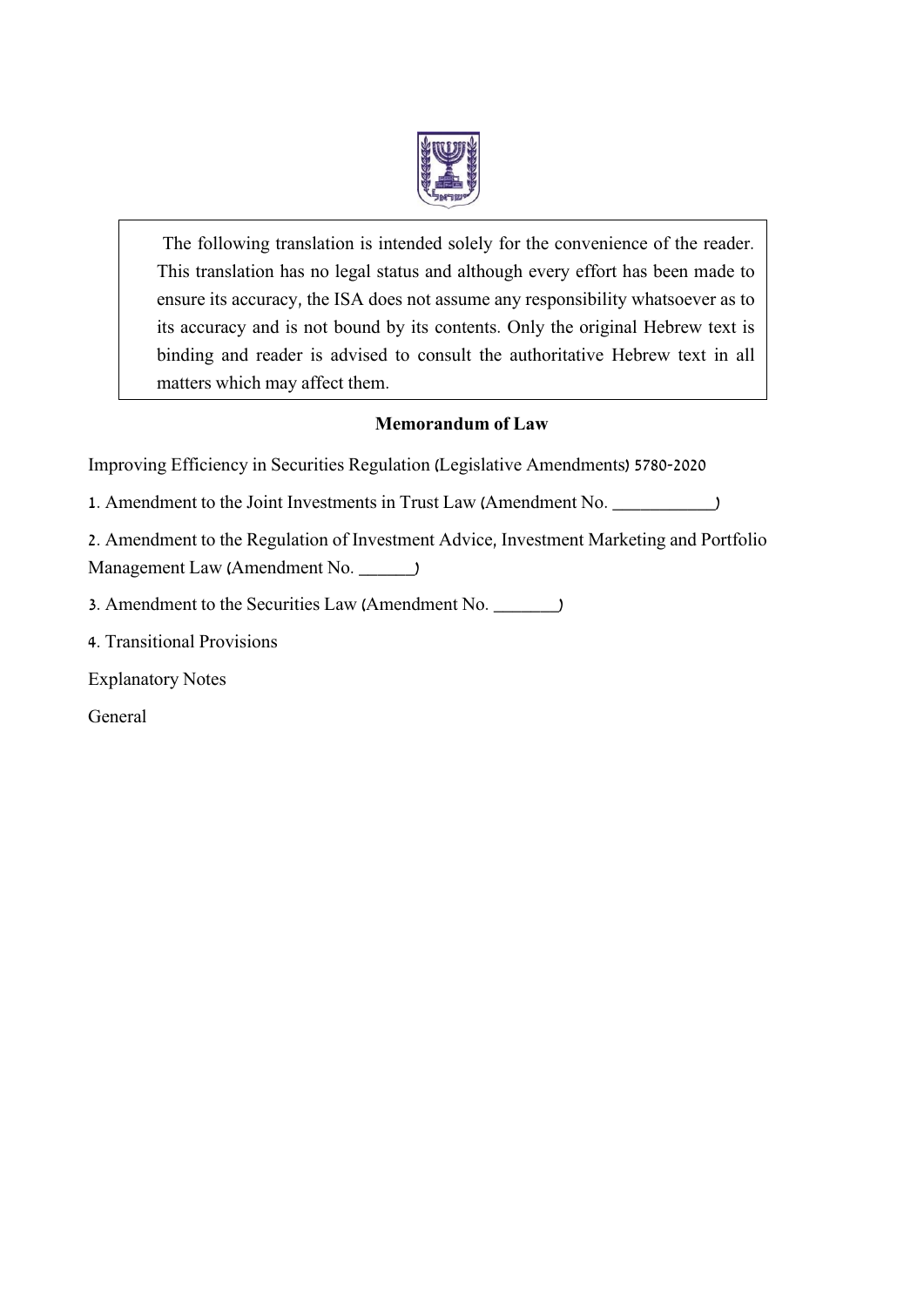### **A. Title of the Proposed Law**

Improving Efficiency in Securities Regulation (Legislative Amendments) 5780-2020

### **B. The Aim of and Need for the Proposed Law, Main Regulations, and Effect on Existing Law**

Securities is a highly dynamic field, with developments occurring frequently in the capital market. There is a need for the ability to rapidly adjust regulation in this field to these changes, in order to support efficient supervision and market development, and remove needless requirements.

The field of securities is also subject to technical/professional requirements, such as the types assets and percentage holdings permitted in mutual funds, or detailed reporting by licensees to their customers. The professional nature of these rules also calls for significant flexibility and attentiveness to market developments.

While the majority of securities laws are enacted in primary and secondary legislation, these procedures are not suitable for all the regulation in this field. Not only is legislation unnecessary with respect to specific, complex, professional rules that are subject to frequent modifications and adjustments over time, but experience also shows that a long time elapses — sometimes even many years — from the date on which a need to revise a provision of law is recognized until the date the amendment is effectively passed. This difficulty exists in ordinary times and is aggravated in times of crisis, as in current coronavirus crisis and its impact on the capital market. In a market seriously affected by a crisis, the ability to respond rapidly to market developments becomes all the more important. Therefore, the ISA requires the appropriate authority to independently and quickly determine rules through directives rather than legislative amendments.

This Proposed Law concerns the authorization of the ISA to determine rules on the following specific topics that the ISA has found call for extensive flexibility in formulating rules and adjusting them to the market situation: Investment restrictions; asset diversification and evaluations in mutual funds; equity, insurance, and reports of licensed portfolio managers, investment advisors, and investment marketers; special disclosure rules for reporting entities; and leverage in trading platforms to their own account.

### **C. The effects of the Proposed Memorandum of Law on the Budget and the Staffing Needs of the Initiating Office, Other Government Ministries, and Other Authorities**

No impact on the budget or staffing needs is expected.

### **D. The text of the Memorandum of Law and explanatory notes.**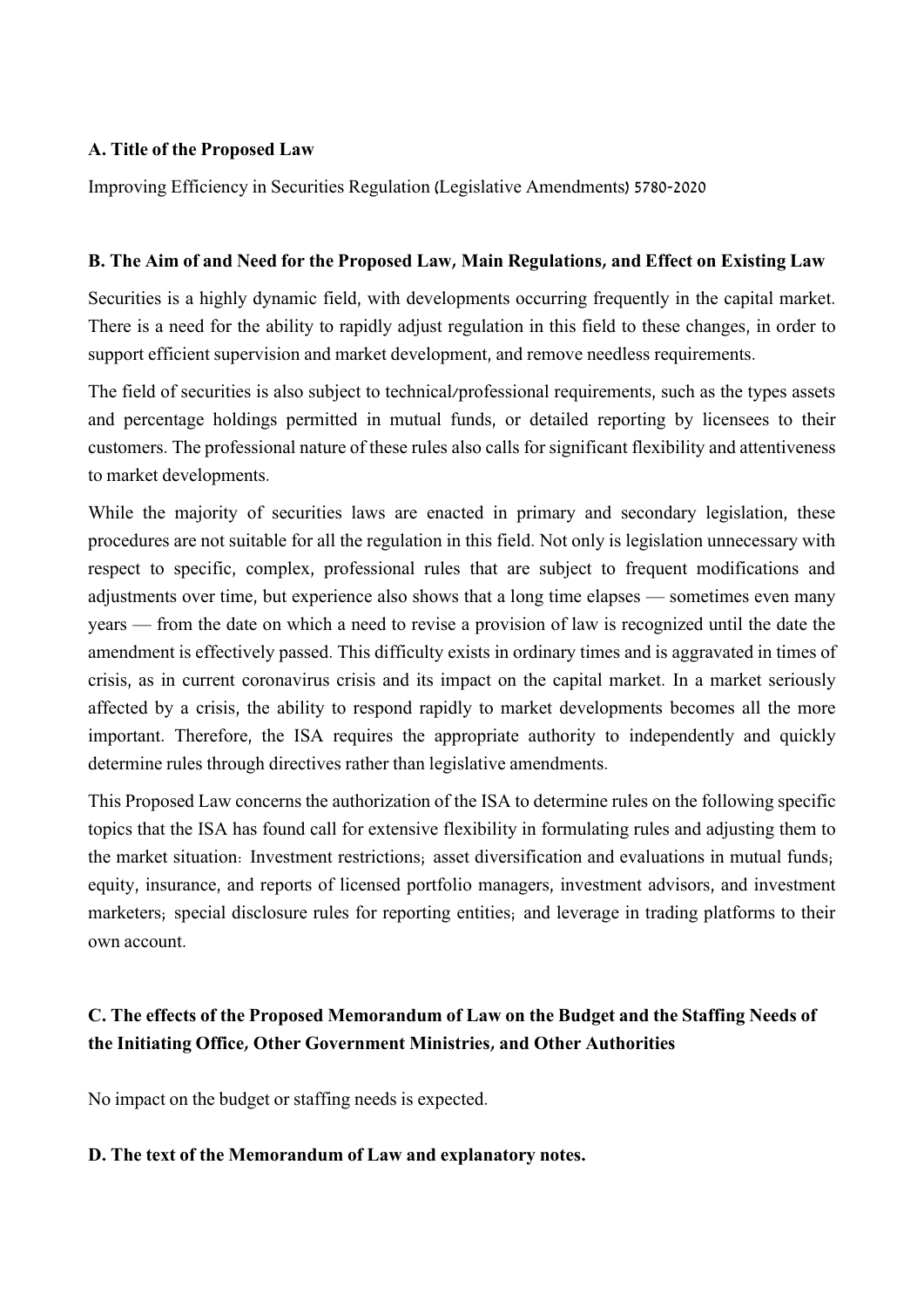# **Memorandum of Law submitted by the Ministry of Finance**

# **Improving Efficiency in Securities Regulation (Legislative Amendments) 5780-2020**

| Amendment<br>$No.$ to   |    |     |                                                                                                                                                                                                                                          |
|-------------------------|----|-----|------------------------------------------------------------------------------------------------------------------------------------------------------------------------------------------------------------------------------------------|
| the Joint<br>Investment |    |     |                                                                                                                                                                                                                                          |
| <b>Trust Law</b>        | 1. |     | In the Joint Investment Trust Law 5754-1994 <sup>1</sup> ("the Joint Trust Law") -                                                                                                                                                       |
|                         |    | (1) | In Section 43(b), "The Authority may prescribe provisions"<br>shall replace "The Minister of Finance may, in regulation,<br>prescribe provisions."                                                                                       |
|                         |    | (2) | In Section 46 -                                                                                                                                                                                                                          |
|                         |    |     | (a) In (d), "the Authority may issue directives, generally or by<br>categories of funds, concerning the day" shall replace "The<br>Minister of Finance may prescribe by regulations, generally or<br>by categories of funds, the day."   |
|                         |    |     | (b) In (e), "the Authority may issue directives, generally or by<br>categories of funds, the days" shall replace "The Minister of<br>Finance may prescribe by regulations, generally or by<br>categories of funds, concerning the days." |
|                         |    | (3) | In Section 50(b), "The Authority may issue directives" shall<br>replace "the Minister of Finance may make provisions in<br>regulations."                                                                                                 |
|                         |    | (4) | In Section 56(b), "The Authority may issue directives" shall<br>replace "the Minister of Finance may make provisions in<br>regulations."                                                                                                 |
|                         |    | (5) | In Section 57(b)(3), "The Authority may issue directives" shall<br>replace "the Minister of Finance may make provisions in<br>regulations."                                                                                              |
|                         |    | (6) | In Section 59, "instructed by the Authority, and all that of the<br>categories and on the conditions that it determined in                                                                                                               |

-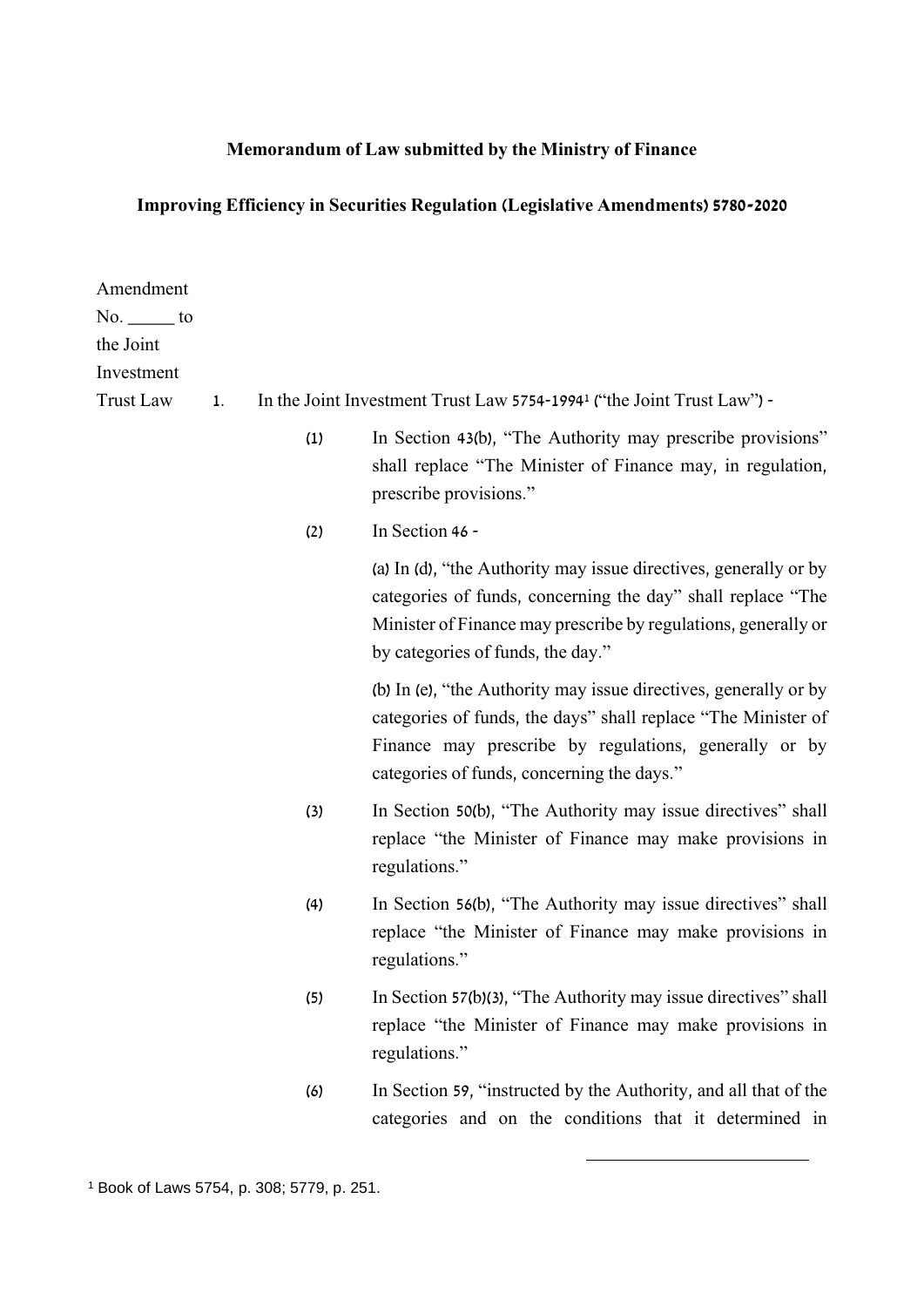directives" shall replace "designated by the Minister of Finance in regulations, and all that of the categories and on the conditions that he prescribed."

- (7) In Section 62(b), "The Authority may issue directives, generally or for categories of funds, conditions for buying" shall replace "The Minister of Finance may prescribe, generally or for categories of funds, conditions for buying."
- (8) In Section 63, ""The Authority may issue directives, generally or for categories of funds, conditions" shall replace "The Minister of Finance may prescribe by regulations, generally or for categories of funds, conditions."
- (9) In Section 64
	- (a) In (a), "The Authority may issue directives, generally or for categories of funds, concerning the conditions" shall replace "The Minister of Finance may prescribe by regulations, generally or for categories of funds, the conditions."
	- (b) In (c) "The Authority may issue directives concerning the manner of calculating the value of the underlying asset" shall replace "The Minister of Finance may prescribe, by regulations, the manner of calculating the value of the underlying asset."
- (10) In Section 65
	- (a) In (a), "but the Authority may issue directives concerning the categories of transactions that a Fund Manager may perform on credit, on conditions it determines, and may also" shall replace "But the Minister of Finance may prescribe, by regulations, categories of transactions that a Fund Manager may carry out on credit on conditions that he prescribed and he may also prescribe"
	- (b) In (b), "The Authority may issue directives, generally or for categories of funds, concerning the maximum rate of a fund's obligations in proportion to its net asset value, and may set different proportions for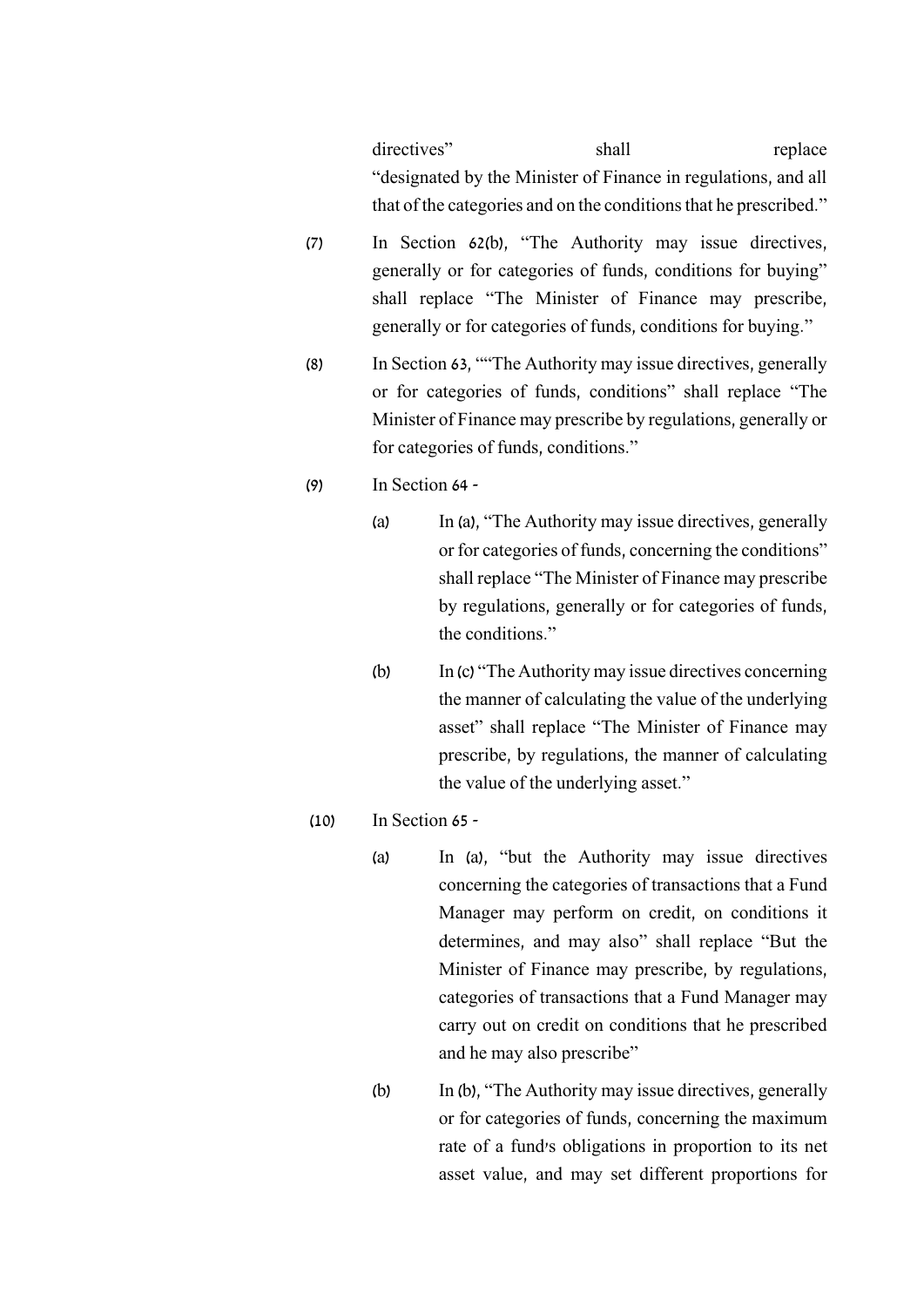different categories of obligations" shall replace "The Minister of Finance may prescribe by regulations, generally or for categories of funds, the maximum rate of a fund's obligations in proportion to the net value of its assets, and he may set different proportions for different categories of obligations."

- (c) In (c), "set by the Authority in directives" shall replace "set by the Minister of Finance."
- (11) Section 65A revoked.
- (12) In Section 97(b1)
	- (a) In (1), "and Sections 43(b), 46(d) and (e),50(b), 56(b), 57(b)(3), 59, 62, 63, 64(a), and 65" shall come after "under subsection (b)."
	- (b) In  $(2)$ , "directives under subsection  $(b1)(1)$ " shall replace "instructions under subsection (b)."

### (13) In Schedule One -

- (a) In Part Two
	- (1) In item (14), the words "or  $65A(a)(1)$ " shall be deleted.
	- (2) In item (17), "instructed by the Authority" shall replace "prescribed by the Minister of Finance."
- (b) In Part Three, in item (21), "instructed by the Authority" shall replace "prescribed by the Minister of Finance."

-

| Amendment               |                                                                                                                                                     |
|-------------------------|-----------------------------------------------------------------------------------------------------------------------------------------------------|
| No.                     |                                                                                                                                                     |
| tο                      |                                                                                                                                                     |
| the<br>Regulation<br>of | In the Regulation of Investment Advice, Investment Marketing and<br>Investment Portfolio Management Law 5755-1995 <sup>2</sup> ("the Advice Law") - |

<sup>2</sup> Book of Laws 5755, p. 416; 5779, p. 251.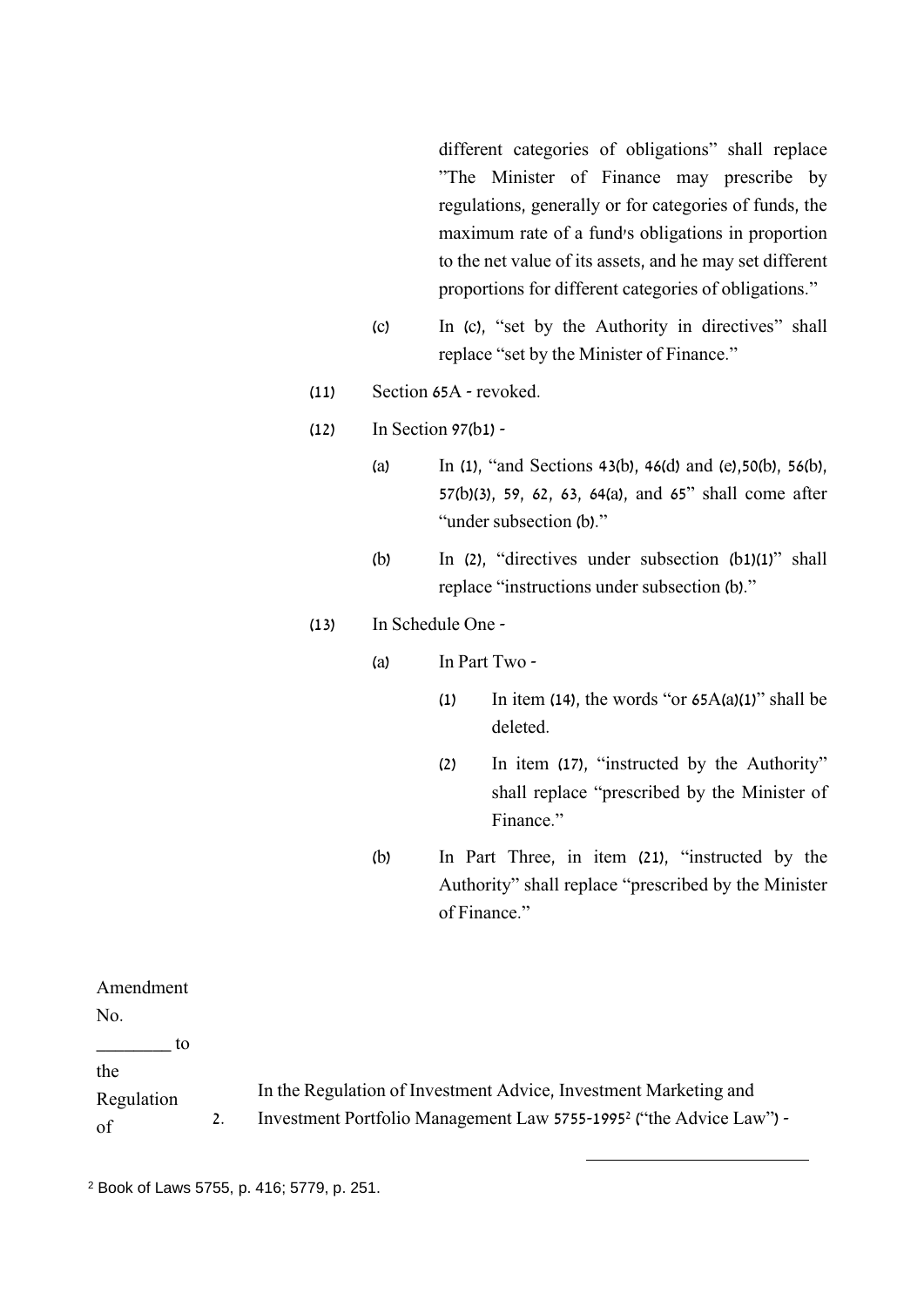Investment Advice, Investment Marketing and Investment Portfolio Management Law, 1995

- $\text{(1)}$  In Section 7 -
	- (a) In Section 7(b), the following will replace (3):

"(3) the partnership has insurance or alternatives to insurance in such amounts and under such terms as the Authority determines in directives;"

(b) In Section 7(b1) -

(1) In (3), the text will be marked (a), and will be followed by:

> "(b) The Authority may a reduction or increase in said amount, taking into consideration, among other things, the risks that characterize the association's operations, provided that an increase in the amount in such a manner will be in effect for a limited period as instructed by the Authority;"

- (2) In (4), "insurance alternatives in such amounts, proportions, and on conditions that the Authority will determined in directives" shall replace "bank guaranties, deposits or securities in amounts, in proportions, and on conditions that will be prescribed by regulations."
- $\text{In} \text{ (c)}$ 
	- (1) In (3), the text will be marked (a), and will be followed by: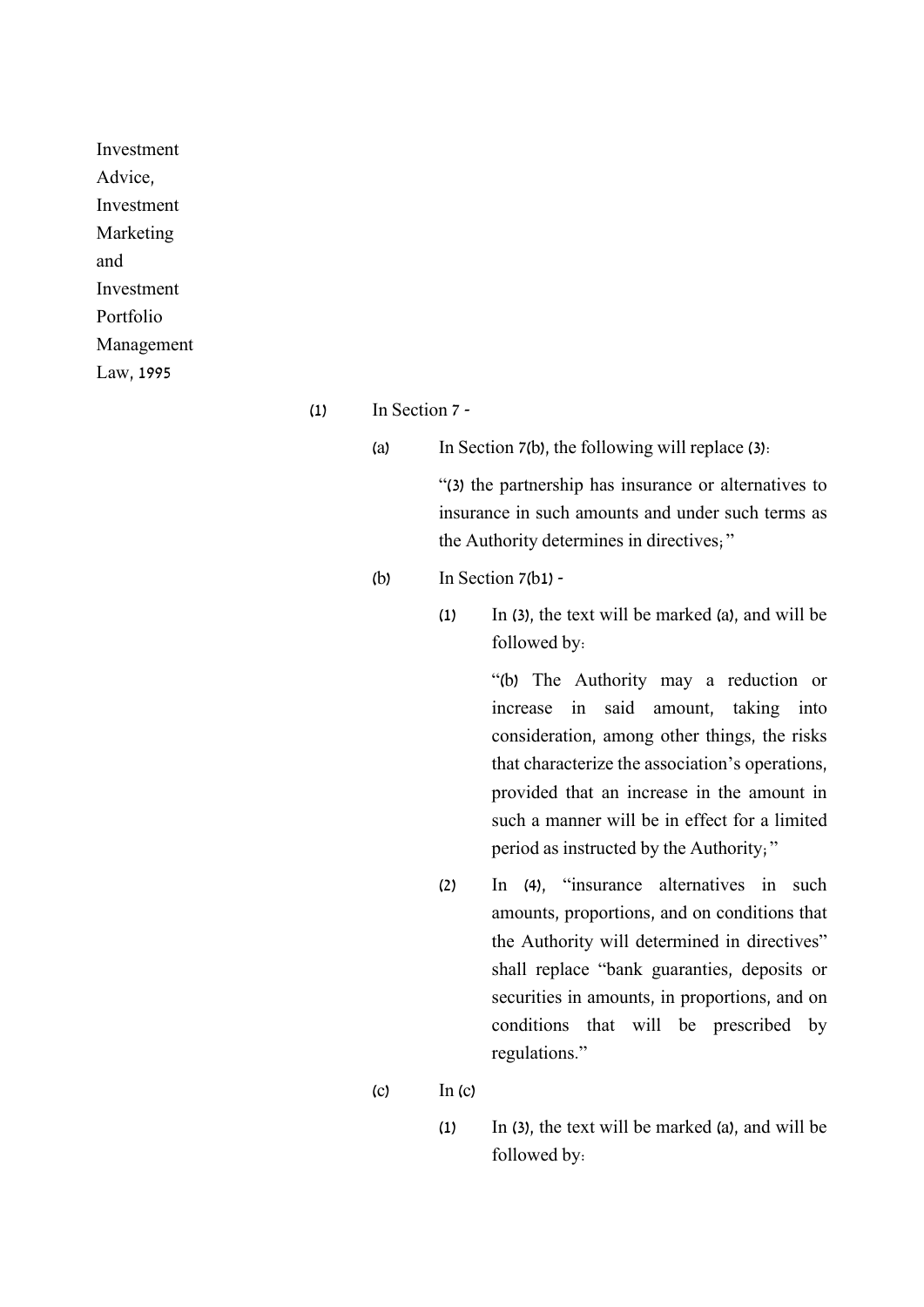"(b) The Authority may instruct a reduction or increase in said amount, taking into consideration, among other things, the risks that characterize the company's operations, provided that an increase in the amount in such a manner will be in effect for a limited period instructed by the Authority;"

- (2) In (4), "insurance alternatives in such amounts, proportions, and on such conditions as the Authority will determine in directives" shall replace "bank guaranties, deposits or securities in amounts, in proportions, and on conditions that will be prescribed by regulations."
- (d) In (e), "a(4) and (5), (b1)(3) and (c)(3)" shall replace "(a)(4) and (5), (b)(3) and (c)(3) and (4)."
- 2 In Section 8
	- $(a)$  In  $(b)$  -
		- (1) In (4), the text will be marked (a), and will be followed by:

"(b) The Authority may instruct a reduction or increase in said amount, taking into consideration, among other things, the risks that characterize the company's operations, provided that an increase in the amount in such a manner will be in effect for a limited period instructed by the Authority;"

(2) In (5), "insurance alternatives in such amounts, proportions, and on such conditions that the Authority will determine in directives" shall replace "bank guaranties, deposits, or securities in amounts, in proportions, and on conditions that will be prescribed by regulations."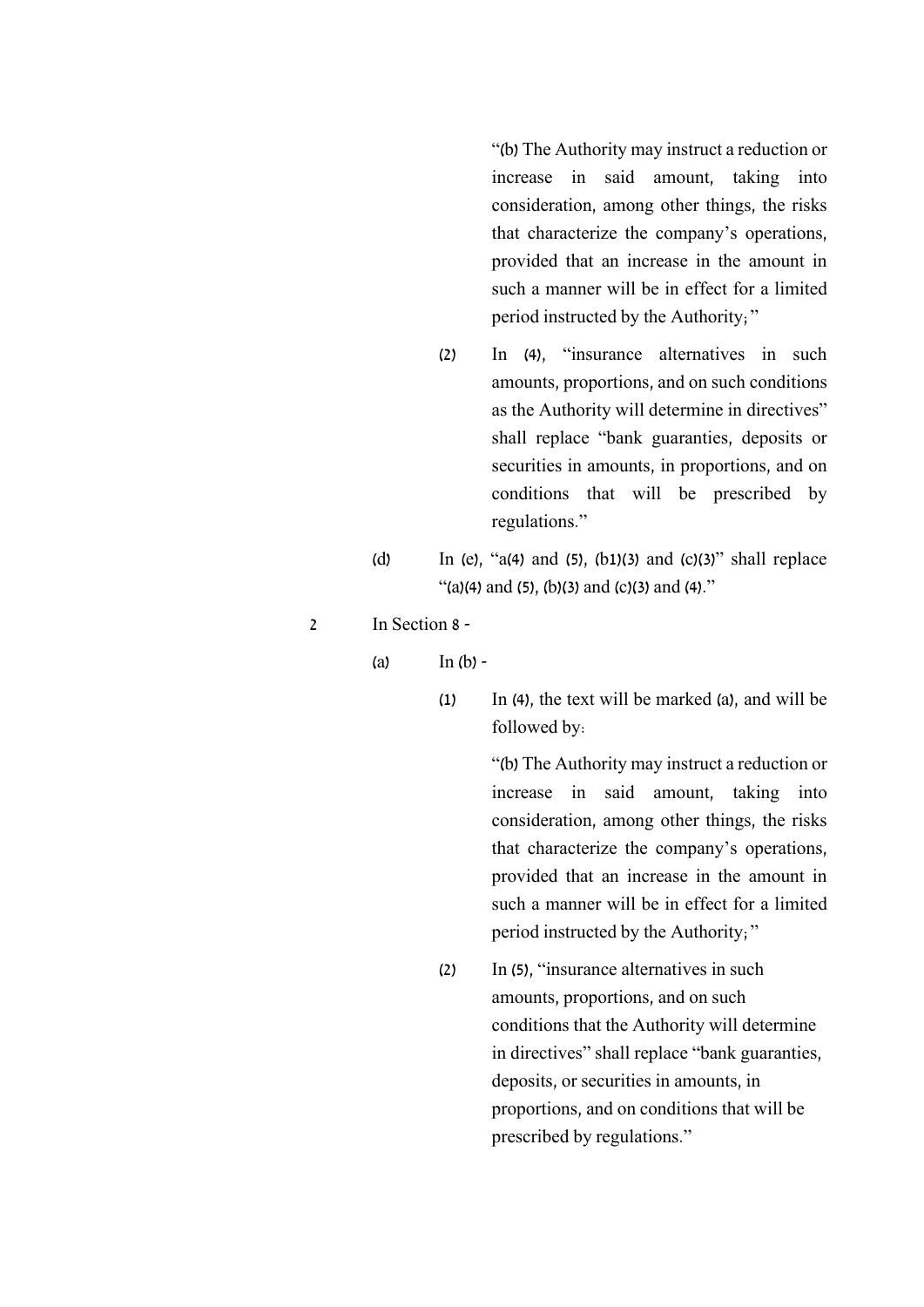- (b) In (d), "(a)(4) and (5), and (b)(4)" shall replace "(a)(4) and (5), and (b)(4) and (5)."
- 3. In Section 20C(b), "that the Authority will determine in directives concerning insurance or insurance alternatives" shall replace "that the Minister of Finance will prescribe – in consultation with the Authority and with approval by the Knesset Finance Committee – in respect of insurance"
- 4. In Section 26
	- (a) The following will replace subsection (a):

"(a) A licensee and banking corporation will deliver to clients periodic reports and additional reporting that contain such details as instructed by the Authority in directives, in such manner, on such dates, and for such periods as the Authority instructs."

(b) The following will come after subsection (a):

"(a1) The Chair of the Authority may, for reasons that will be recorded, exempt a licensee or banking corporation from submitting reports under this section, or may extend the period for their submission."

- (c) Subsection (c1) revoked.
- 5. Section 27 the following will come after subsection (g):

"(h) The Authority will define the details that must be included in the reports under this Section, the dates of their preparation and submission, and their format, and the Authority may determine additional reports that a licensee or banking corporation must submit to the Authority. Furthermore, the Authority may instruct that such reports be made public and the manner of such publication."

"(i) The Chair of the Authority may, for reasons that will be recorded, exempt a licensed corporation, fund manager, banking corporation, or any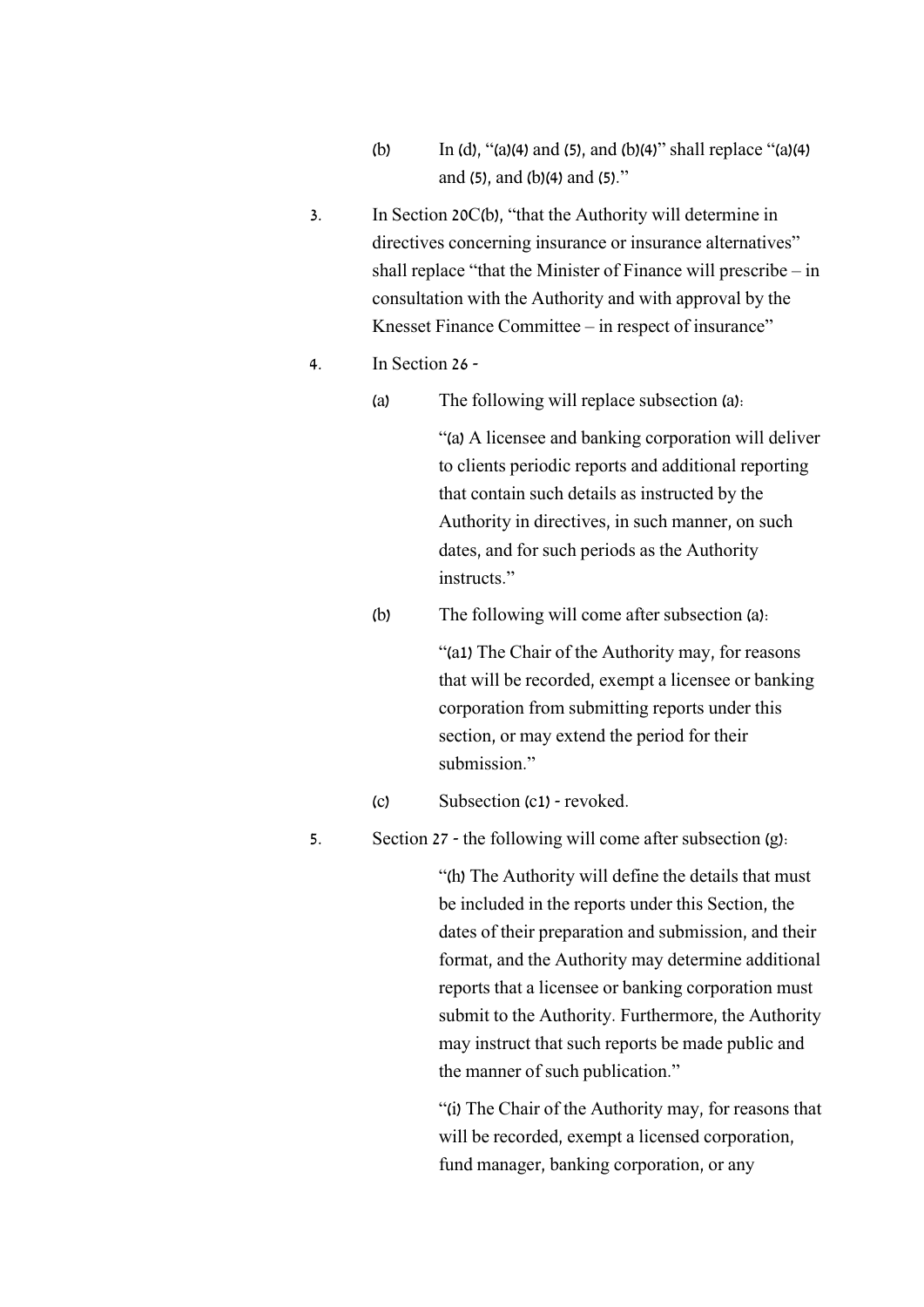categories of the same, from submitting reports or notices under this section, or may extend the period for their submission."

- 6. Section 27C revoked.
- 7. In Section 28(c)
	- (a) In (1), the following text will come after "subsection (b)": "and sections 7(b)(3), (b1)(3) and (4), (c)(3)(b) and (4), and 8(b)(4) and (5), 26(a), and 27(h)."
	- (b) In (2), "as stated in subsection (1)" will replace "under subsection (b)."

### 8. In Schedule Two -

- (a) In Part One, in item (25), the words "under the provisions of section 27C" shall be deleted.
- (b) In Part Two, item  $(6)$  -
	- (1) The words "27C" shall be deleted;
	- (2) The words "under section 27" shall replace "under section 27C(2)."

#### 9 In Schedule Four -

- (a) In item (27), the words "27C" shall be deleted.
- (b) In item (28), "or section 27(h)" shall replace "or section 27C."

Amendment

 $No.$  to

the

**Securities** 

Law 3. In the Securities Law 5728-1968<sup>3</sup> ("the Securities Law") -

1. Section 15E shall be replaced with the following:

"(a) If the Authority concluded that it is necessary to do so in order to protect the interest of the public that invests in the securities, the Authority may define rules concerning exemptions from provisions related to the details in a

-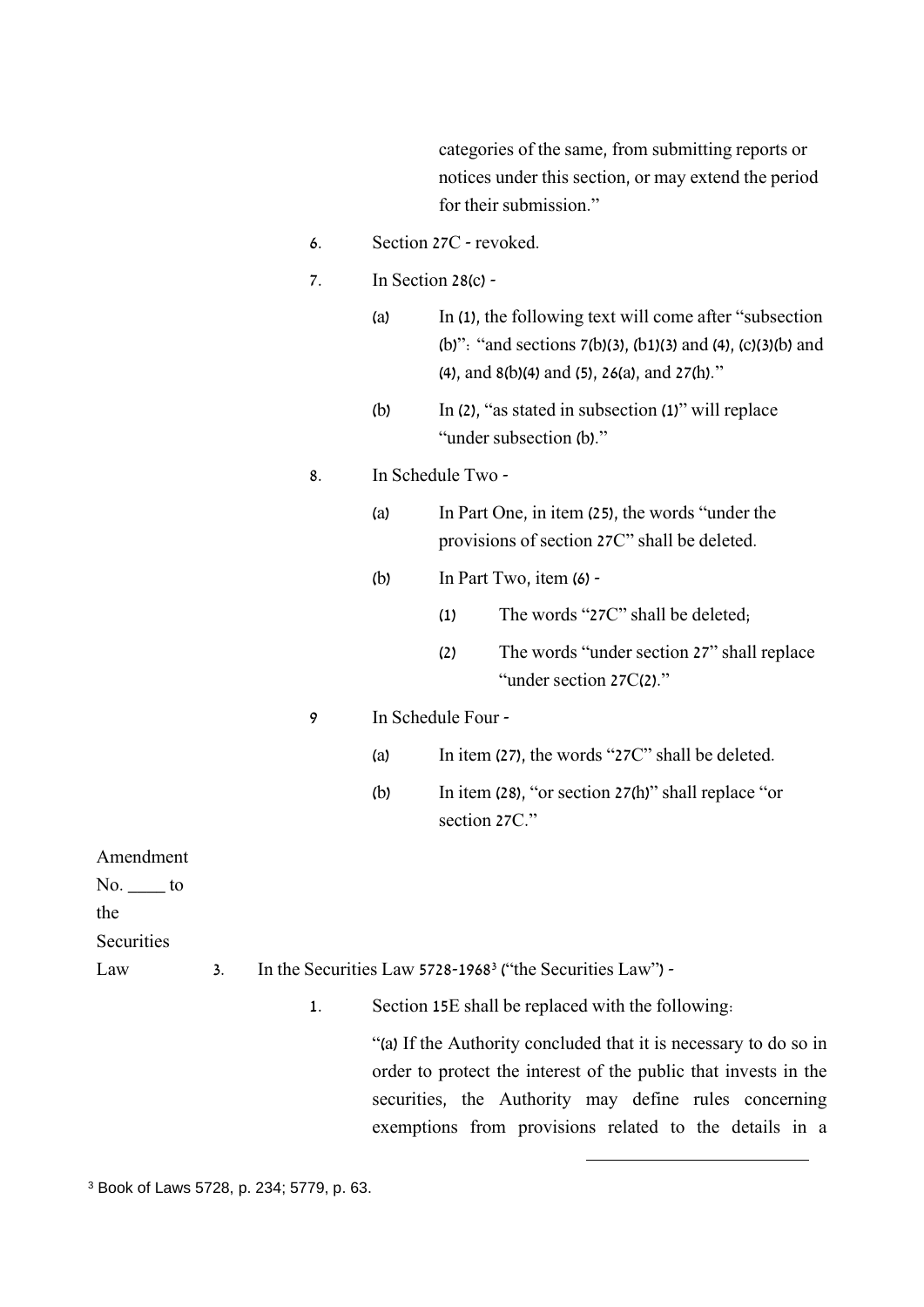prospectus and to the structure and format of a prospectus, under this Chapter, or additional disclosures beyond the disclosures stated herein, provided that such rules will be with respect to categories of offers, securities, or corporations whose features required a different disclosure, and the specific details required in their case were not determined in the directives under Law.

(b) The Authority will publish a notice in Reshumot on the determination of rules under subsection (a) and their date of application.

(c) Rules under subsection (a) and any modification to them will be available for perusal by the public at the Authority's offices, and will be published on the Authority's website, and the Authority may instruct additional modes of publication."

2. Section 36A shall be replaced with the following:

"(a) If the Authority concluded that it is necessary to do so in order to protect the interest of the public that invests in the securities, it may define rules concerning an exemption from the provisions concerning details in reports under this Chapter, or disclosures in addition to the information contained in such reports, provided that the rules will address categories or securities or corporations, whose features require a different disclosure in their matter and specific details required in their case were not determined in the directives under Law.

(b) The Authority will publish a notice in Reshumot on the determination of rules under subsection (a) and their date of application.

(c) Rules under subsection (a) and any modification to them will be available for perusal by the public at the Authority's offices, and will be published on the Authority's website, and the Authority may instruct additional modes of publication.

(d) The Minister of Finance, with the approval of the Knesset Finance Committee, may issue directives pursuant to which the Authority will be permitted to make general rules on the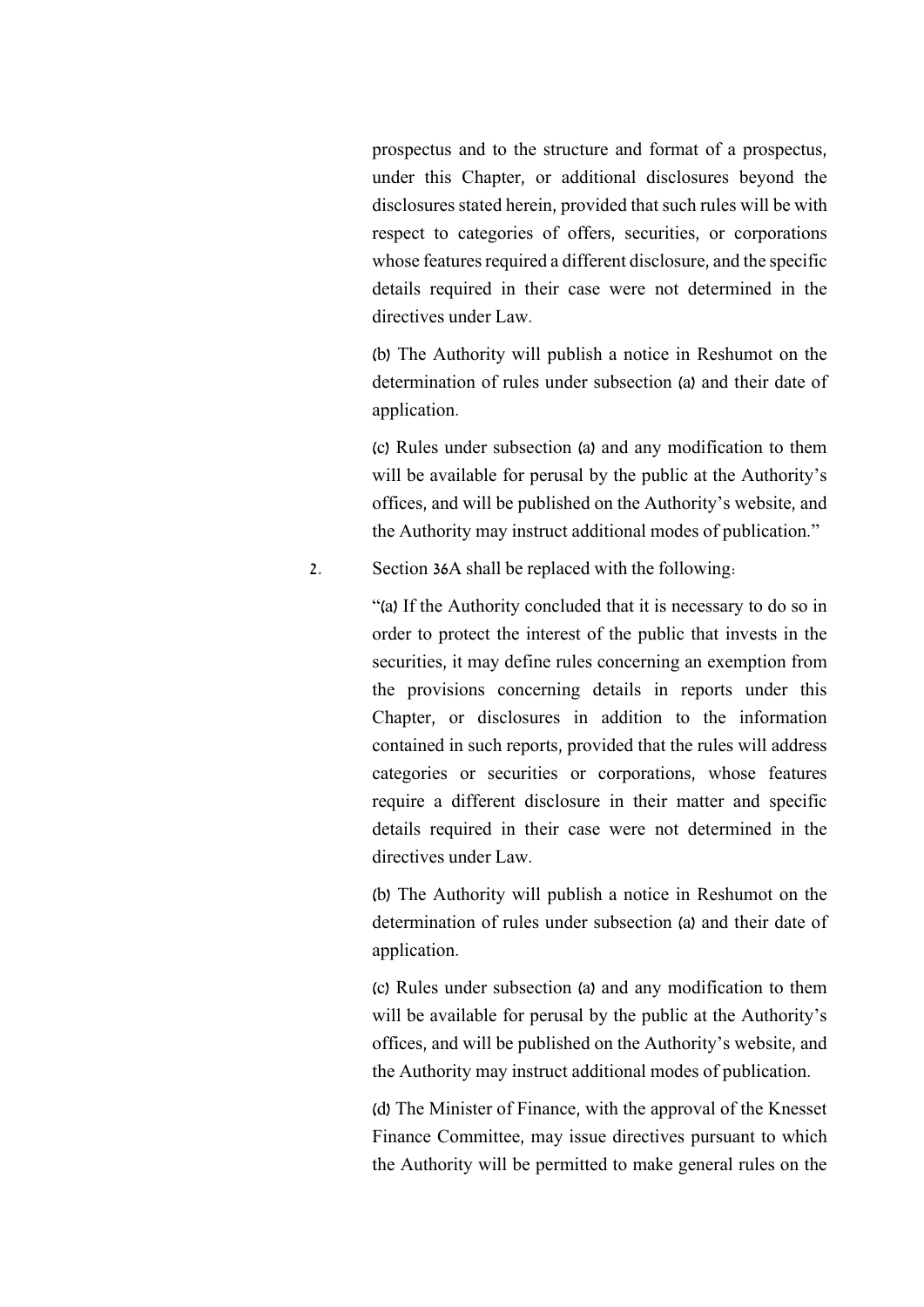implementation of an International Financial Reporting Standard, as defined in section (c), in the reports under this section, prior to the date on which the Standard becomes mandatory; Such rules and any modification to them will be published on the Authority's website, and notice of the publication and the date on which they come into force will be published in Reshumot."

- 3. In Section 44CC, subsection (1) shall be deleted.
- 4. The following text shall come after Section 44CC:

"Regulations concerning leverage (a) The Authority may issue directives in the matter of the permitted degree of leverage of the financial instruments traded on the platform, including different degrees of leverage in respect of different 44CC1 categories of financial instruments.

> (b) The provisions stated in subsection (a) and any modification to them will be published on the Authority's website, and notice of the publication and the date on which they come into force will be published in Reshumot."

### 5. In Section 53 -

(a)

In subsection (a)(4), "a directive of the Authority under Section 15E" shall come after "did not comply with."

(b) In subsection (b) -

(1)

(2)

In subsection (1b), the following text shall be added "or failed to comply with a directive of the Authority under Section 15E."

In (5a), the words "or instruction" shall be deleted.

### 6. In Schedule Five -

(a)

In item (3), "36A" shall be added after "sections 26(c), 30, 35N(f), 35O(a), 35W(b), 35X, 35EE(a), 36."

(b) In item (6), the words "in a draft prospectus, prospectus, periodic report, or immediate report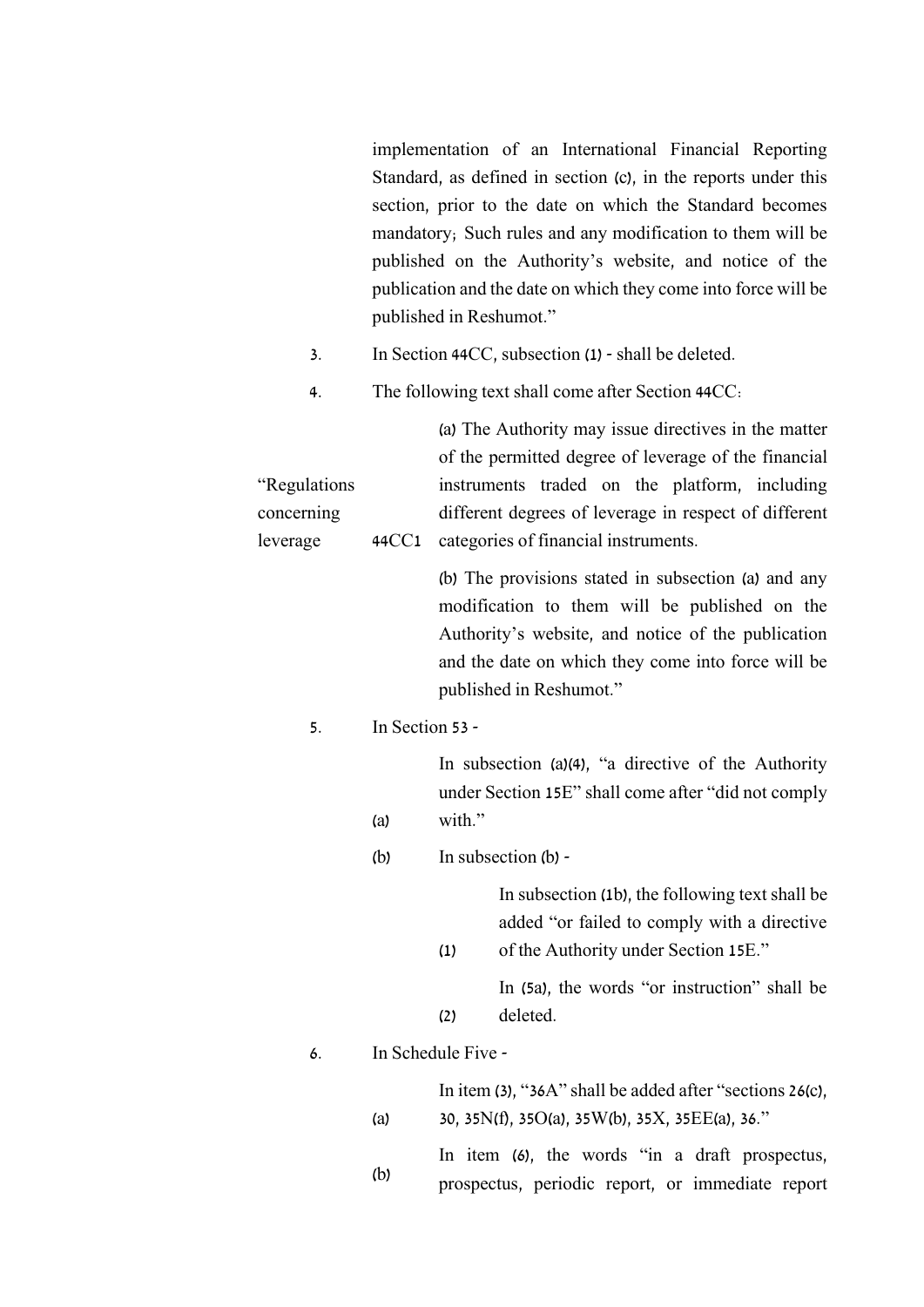according to the Authority's directives under Section 15E or Section 36A" shall replace "in a periodic report or in an immediate report according to the Authority's directions and instructions under section 36A."

7. In Schedule Seven -

(a)

In Part Two, item (13), "in violation of the directives under Section 44CC1(a)" shall replace "in violation of the provisions of section 44CC(1)."

(b) In Part Three, item (2), "36A" shall be added after "in violation of provisions under sections 25(d), 26(c), 30, 35N(f), 35O(a), 35W(b), 35X, 36."

Transitional Provisions 4. (a) Regulations prescribed by the Minister of Finance before this Law comes into effect in Reshumot, by the power vested in him under Sections 43(b), 46(d) and (e), 50(b), 56(b), 57(b)(3), 59, 62(b), 63, 64, 65(a)-(c), and 131(a) of the Joint Investment Law, under Sections 7(b)(3), (b1)(3) and (4), (c)(3), (4), and (e), 8(b)(4), (5), and (d), 20C(b), 27C and 42 of the Advice Law, and under Sections 36A(f), 44CC(1) to the Securities Law, on the matters in which the authority to issue directives was passed to the Authority ("Authority") by this Law, and which were in force on the eve of the publication of this Law in Reshumot, will remain in force as long as they are not revoked or replaced by a directive of the Authority under the authority vested in it under said sections, and passed to it under this Law.

> (b) If the Authority issued a directive that revokes or replaces regulations prescribed by the Minister, as stated in subsection (a), the Authority will provide details of the list of revoked or replaced directives, in a notice published in Reshumot according to Section 97(b1) of the Joint Investment Law, according to Section 28(c) of the Advice Law, or Section 44CC1(a) of the Securities Law concerning such directives.

**Explanatory Notes**

**General**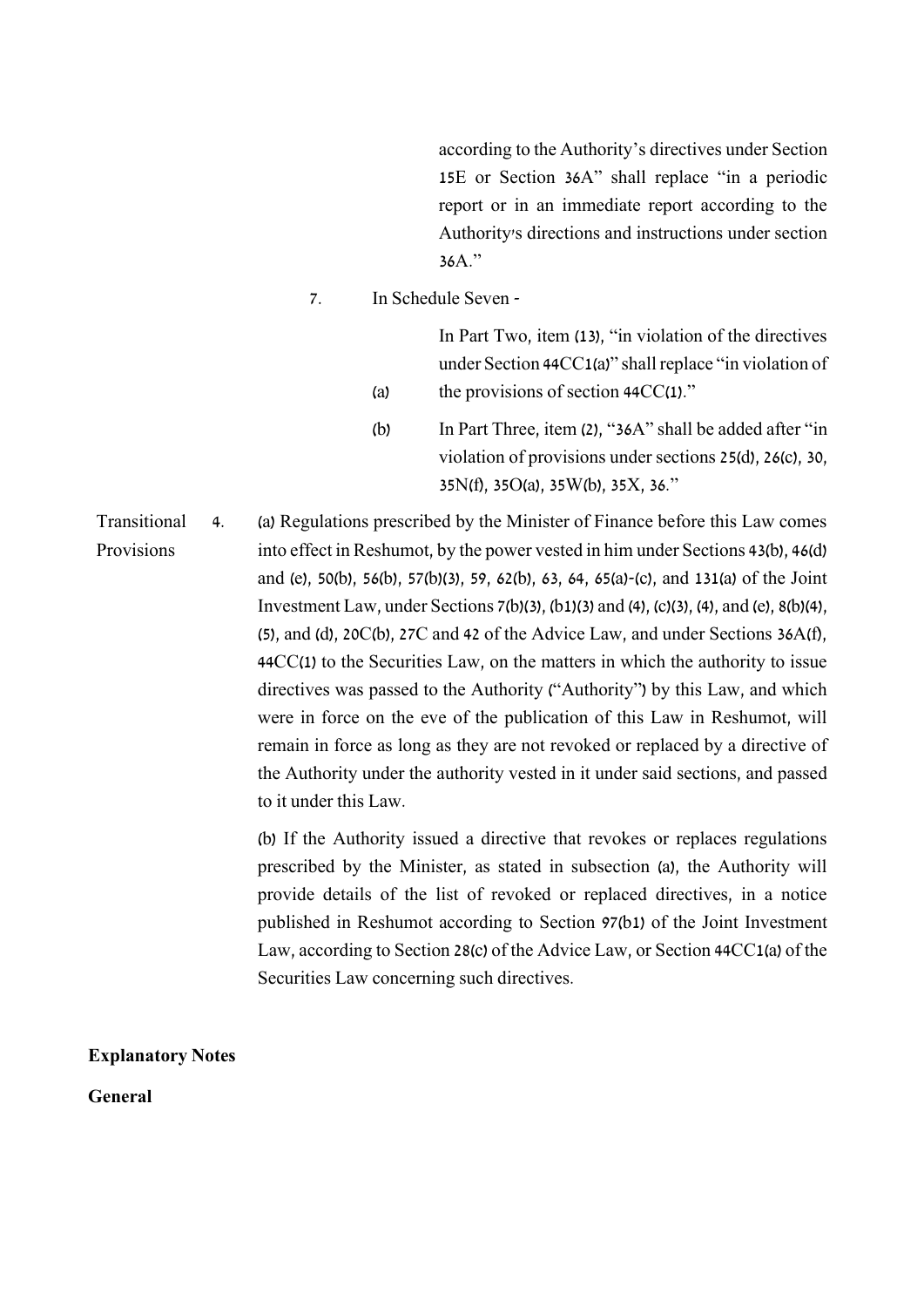Securities is a highly dynamic field, with developments occurring frequently in the capital market. There is a need for the ability to rapidly adjust regulation in this field to these changes, in order to support efficient supervision and market development, and remove needless requirements.

The field of securities is also subject to technical/professional requirements, such as the types assets and percentage holdings permitted in mutual funds, or detailed reporting by licensees to their customers. The professional nature of these rules also calls for significant flexibility and attentiveness to market developments.

While the majority of securities laws are enacted in primary and secondary legislation, these forms of law are not suitable for all the regulation in this field. Not only is legislation unnecessary with respect to specific, complex, professional rules that are subject to frequent modifications and adjustments over time, but experience also shows that a long time elapses — sometimes even many years — from the date on which a need to revise a provision of law is recognized until the date the amendment is effectively passed. This difficulty exists in ordinary times and is aggravated in times of crisis, as in the case of the coronavirus crisis and its impact on the capital market. In such circumstances, where the market is gravely affected by the crisis, it becomes all the more important to respond rapidly to market developments.

In view of the above, the ISA requires the appropriate powers to independently and quickly determine rules through directives rather than legislative amendments. It is proposed to extend the authority that already exists in law. It should be noted that the ISA's authority to issue directives is much more limited than the powers of corresponding regulators in the capital market (the Bank of Israel, and the Capital Market, Insurance, and Savings Authority), and more limited than the powers of other securities regulators around the world to issue directives, including the US Securities and Exchange Commission (SEC), which regulates securities in the US, and the Financial Conduct Authority (FCA) that regulates securities in the UK.

The proposed change does not create a sweeping change in securities laws. Rather, it is designed to address several specific topics in which the ISA has found that flexibility is needed in formulating directives and adjusting them to market conditions. The proposed Law concerns the ISA's authority to issue directives on restrictions on investments, asset diversification, and pricing in mutual funds; directives concerning equity, insurance, and reporting requirements of licensed investment portfolio managers, investment advisors, and investment marketers; Special disclosure rules for reporting entities; and changes in the permitted degree of leverage in trading on platforms to their own account.

**Section 1** - Regulations under the Joint Investment Trust Law 5754-1994 ("the Joint Investment Trust Law") define a very detailed set of investment rules for mutual funds. It is proposed to authorize the ISA to issue directives concerning rules of investment, diversification, and valuations. Directives on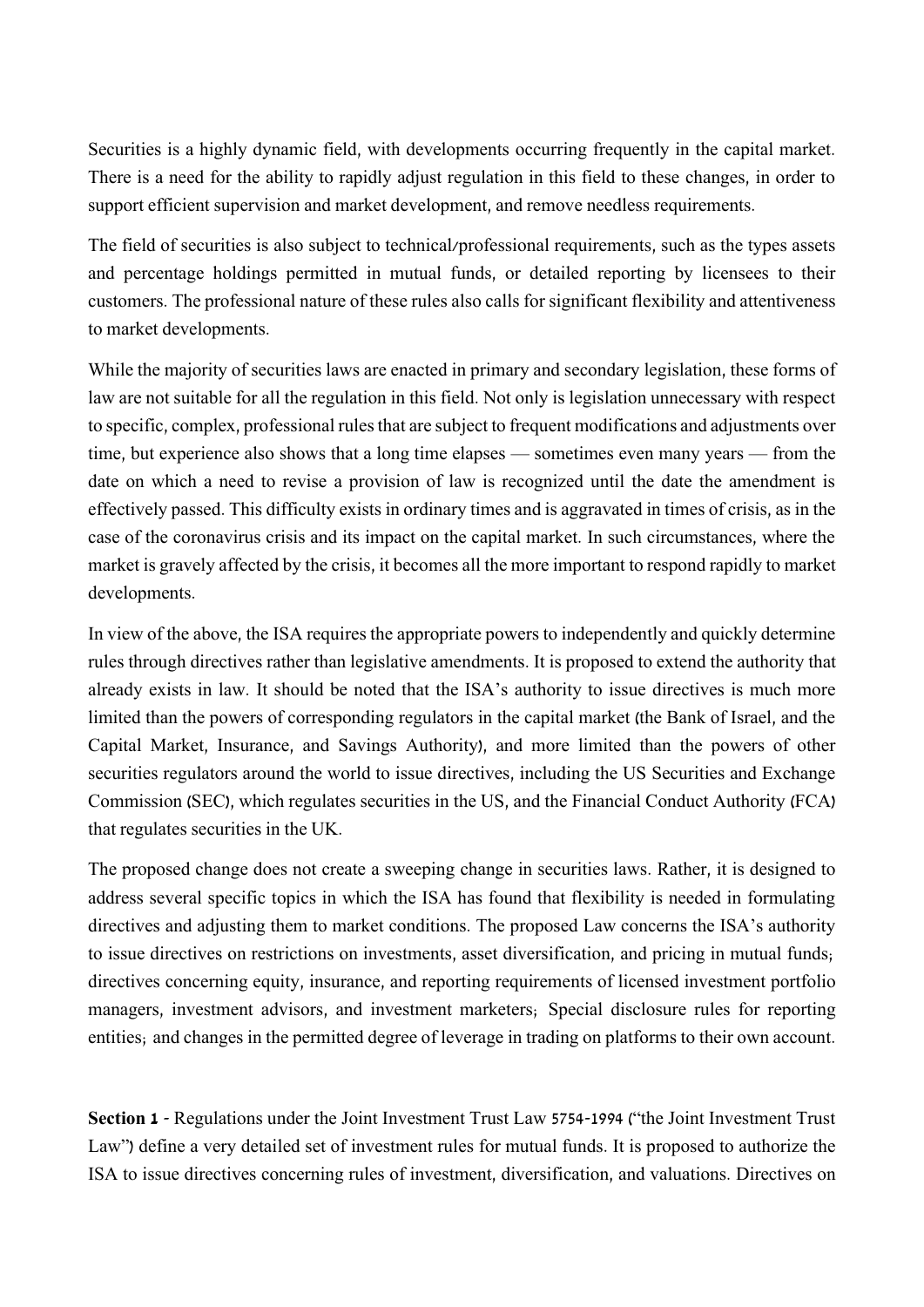these issues are rather technical and detailed in nature, and therefore flexibility in their determination and rapid adjustment to market circumstances is warranted. Today, the Minister of Finance has the authority to prescribe regulations on these matters, alongside the ISA's limited authority to issue provisional directives, but these do not obviate the need for lengthy and complex legislative procedures. The need for flexibility with respect to investment rules emerged all the more forcefully recently, when significant market fluctuations seriously challenged mutual funds' efforts to comply with the ordinary investment rules. Furthermore, rigidity of rules significantly limits the development of the mutual fund market and the launch of new classes of funds.

The directives will be published on the ISA website and notice of their issue and date of application will be published in Reshumot, similarly to other directives concerning mutual funds that are published under Section 97 of the Joint Investment Trust Law. The application date of these directives will not precede their publication date in Reshumot.

**Section 2** - The conditions for licensees according to the Regulation of Investment Advice, Investment Marketing and Investment Portfolio Management Law 5755-1999 ("the Advice Law") include compliance with equity and insurance requirements, based on the inflexible terms and amounts determined in the Regulation of Investment Advice, Investment Marketing and Investment Portfolio Management Regulations (Equity and Insurance) 5760-2000.

In recent years, ISA Staff has encountered numerous complaints by licensees regarding the high costs imposed on them, due to the small size of the market with unique features, in which only few insurance companies are interested or able to operate. This problem was exacerbated by the market crisis caused by the coronavirus outbreak. It is therefore proposed to authorize the ISA to issue regulations that define the amounts and percentages of the insurance and permit the use of suitable alternatives. For example, the insurance requirement may be reduced if a certain level of equity is obtained, or the requirement might allow the use of insurance alternatives in lieu of equity or insurance.

It is also proposed to authorize the ISA to issue directives on the reports that licensees are required to submit to clients or to the ISA. The directives are highly detailed. Such authority would give the ISA the necessary flexibility to quickly adjust the required information and the timing of the reports to the state of the market and to technological developments.

Such directives will be published on the ISA website and notice of their issue and date of application will be published in Reshumot, similarly to other directives concerning licensees that are published under Section 28 of the Advice Law. The application date of these directives will not precede their publication date in Reshumot.

**Section 3 , paragraphs (1), (2), (5), (6) and (7)(b)** - Regulations under the Securities Law determine disclosure requirements for reporting entities, both in the securities issue stage (disclosures in prospectuses) and when securities are held by the public (disclosures in periodic and immediate